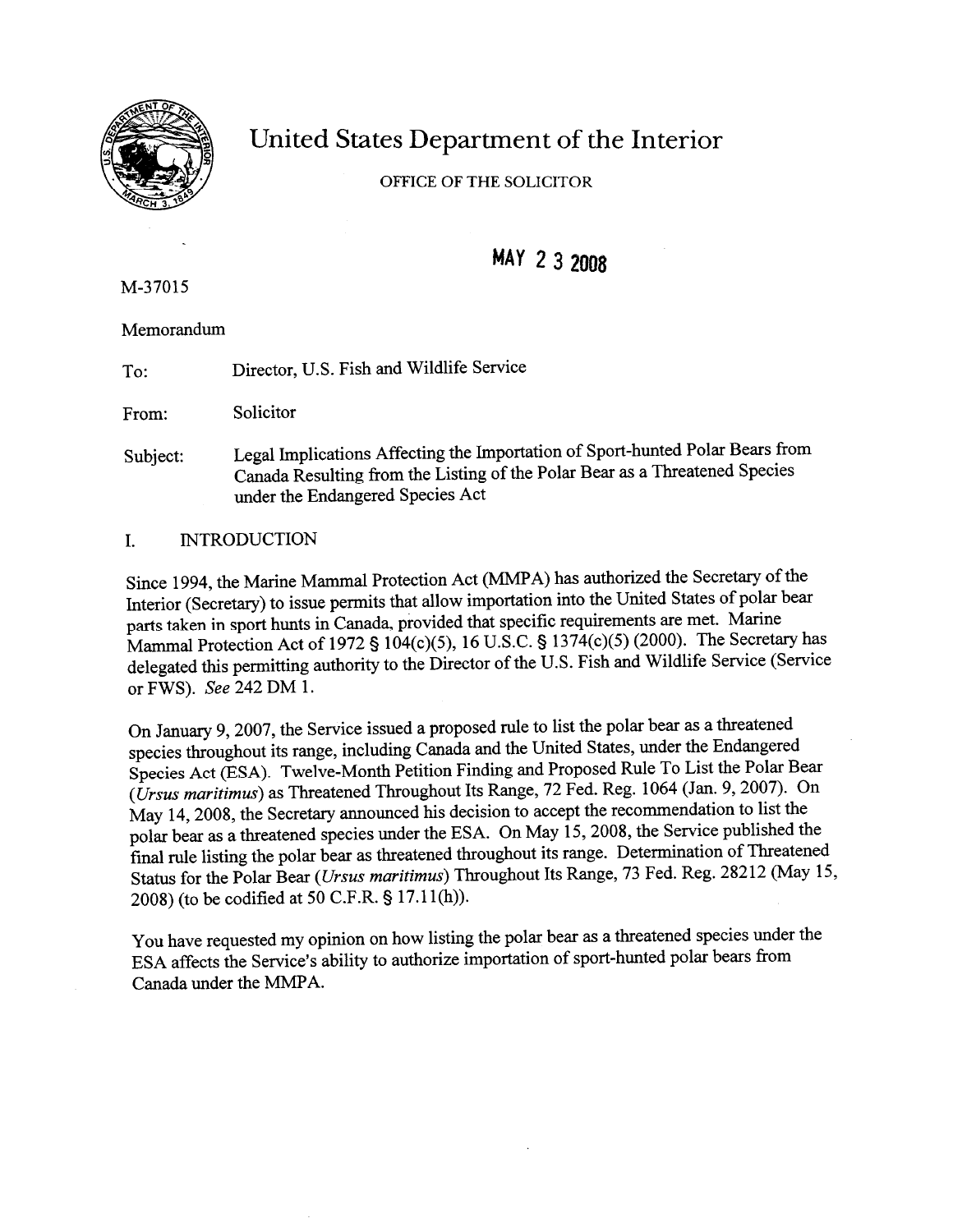### 11. ANALYSIS

A. Authorizing Importation Under the MMPA of Sport-hunted Polar Bears Taken in Canada

In 1994, Congress amended the MMPA to authorize the Service to issue permits for the importation of polar bear parts (other than internal organs) taken in sport hunts in Canada by applicants who can show that they legally harvested the bear from an approved population. MMPA  $§$  104(c)(5)(A). The Service must find that (1) Canada has a monitored and enforced sport-hunting program consistent with the purposes of the Agreement on the Conservation of Polar Bears, Nov. 15, 1973,27 U.S.T. 3918, 13 I.L.M. 13; (2) Canada has a sport-hunting program based on scientifically sound quotas that ensure the maintenance of the affected polar bear stock<sup>1</sup> at a sustainable level; (3) the export from Canada and import into the United States are consistent with the Convention on International Trade in Endangered Species of Wild Fauna and Flora (CITES) and other international agreements; and (4) the export from Canada and import into the United States are not likely to contribute to illegal trade in bear parts. Id. §  $104(c)(5)(A)(i)$  - (iv). The statute also calls for charging a fee for these permits, with the collected funds to be used for cooperative research and management programs for the conservation of polar bears in Alaska and Russia. *Id.* § 104(c)(5)(B).

In February 1997, the Service published regulations detailing its implementation of the new MMPA provision. See 50 C.F.R. § 18.30 (2007). The Service found that Canada's polar bears comprise 12 populations; six of these populations are currently approved as having monitored and enforced sport-hunting programs that meet the requirements of the MMPA.<sup>2</sup> Consistent with the statutory fee provision, the Service imposed a \$1,000 conservation fee for each importation, in addition to the standard permit processing fee, to be used for polar bear cooperative research and management programs. *Id.* § 18.30(g)(2).

 $<sup>1</sup>$  "Stock" or "population stock" is defined in the MMPA to mean "a group of marine mammals of the same</sup> species or smaller taxa in a common spatial arrangement that interbreed when mature." MMPA **5** 3(11).

 $^{2}$  Approved populations as of May 2008 include the Southern Beaufort Sea, Northern Beaufort Sea, Viscount Melville Sound, Western Hudson Bay, Lancaster Sound, and Norwegian Bay. 50 C.F.R. **5** 1 8.30(i)(l). Bears that were lawfully taken on or before May 3 1,2000, from the M'Clintock Channel population may also be imported. Id.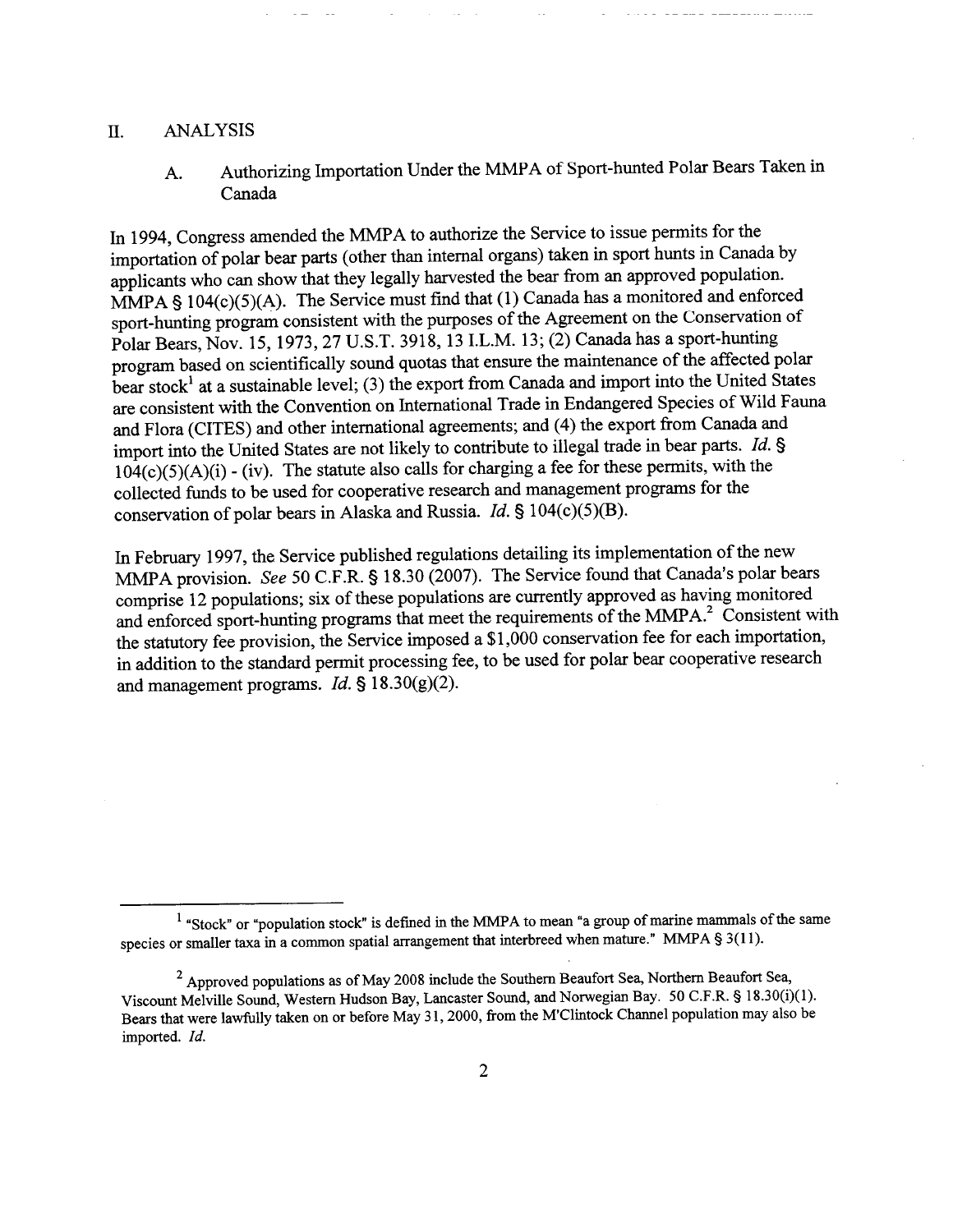# B. Depleted Species Under the MMPA

#### 1. Definition of "Depleted"

The MMPA applies to species that qualify as "marine mammals," and the statutory definition of "marine mammal" specifically references polar bears. *See* MMPA **5** 3(6). Thus, the MMPA's standard provisions, including prohibitions, authorizations, and use by Alaska Natives, currently have applied to the polar bear since 1972. But the MMPA also provides the more protective status of "depleted" for marine mammal species or stocks that meet certain criteria. **A** species or stock is "depleted" if (1) the Service, in consultation with the Marine Mammal Commission, determines that the species or stock is below its optimum sustainable population;<sup>3</sup> (2) a State to which management authority for the species has been transferred determines that a species or stock is below its optimum sustainable population;<sup>4</sup> or (3) the species or stock is listed as an endangered species or threatened species under the ESA. *Id.* **5** 3(1). Therefore, with its listing as a threatened species under the ESA, the polar bear automatically obtained "depleted" status under the MMPA by operation of law. Once a marine mammal species or stock has depleted status, certain additional provisions apply, two of which are relevant to authorizing the importation of sport-hunted polar bears fiom Canada.

# 2. **Section 101(a)(3)(B) of the MMPA**

Section 101(a) of the MMPA established a moratorium on the taking and importation into the United States of marine mammals and marine mammal products unless one of the specified exceptions applies. These exceptions include, among other things, the issuance of permits for taking or importation for scientific research, public display, or enhancement of the survival or recovery of the species or stock; incidental take in the course of commercial fishing or other activities; and take to deter a marine mammal fiom damaging personal property or endangering personal safety. *See id.* **5** 101(a)(l), **(2),** (4), (5). The specified exceptions also include the issuance of permits under section 104 to authorize the importation of sport-hunted polar bear trophies from Canada, as described above. *See id.*  $\S 101(a)(1)$ . However, section  $101(a)(3)(B)$ narrows the purposes for which permits and authorizations may be issued under the moratorium for depleted species. Section  $101(a)(3)(B)$  provides:

*Except for scientific research purposes, photography for educational or commercial purposes, or enhancing the survival or recovery of a species or stock as provided for in paragraph (I) of this subsection, or as provided for under paragraph (5) of this subsection,* during the moratorium no permit may be issued for the taking of any marine mammal *which has been designated by the Secretary* 

 $3<sup>3</sup>$  The Service has not made a finding that the polar bear is below its optimum sustainable population.

<sup>&</sup>lt;sup>4</sup> No State has management authority for an FWS marine mammal species under section 109 of the MMPA.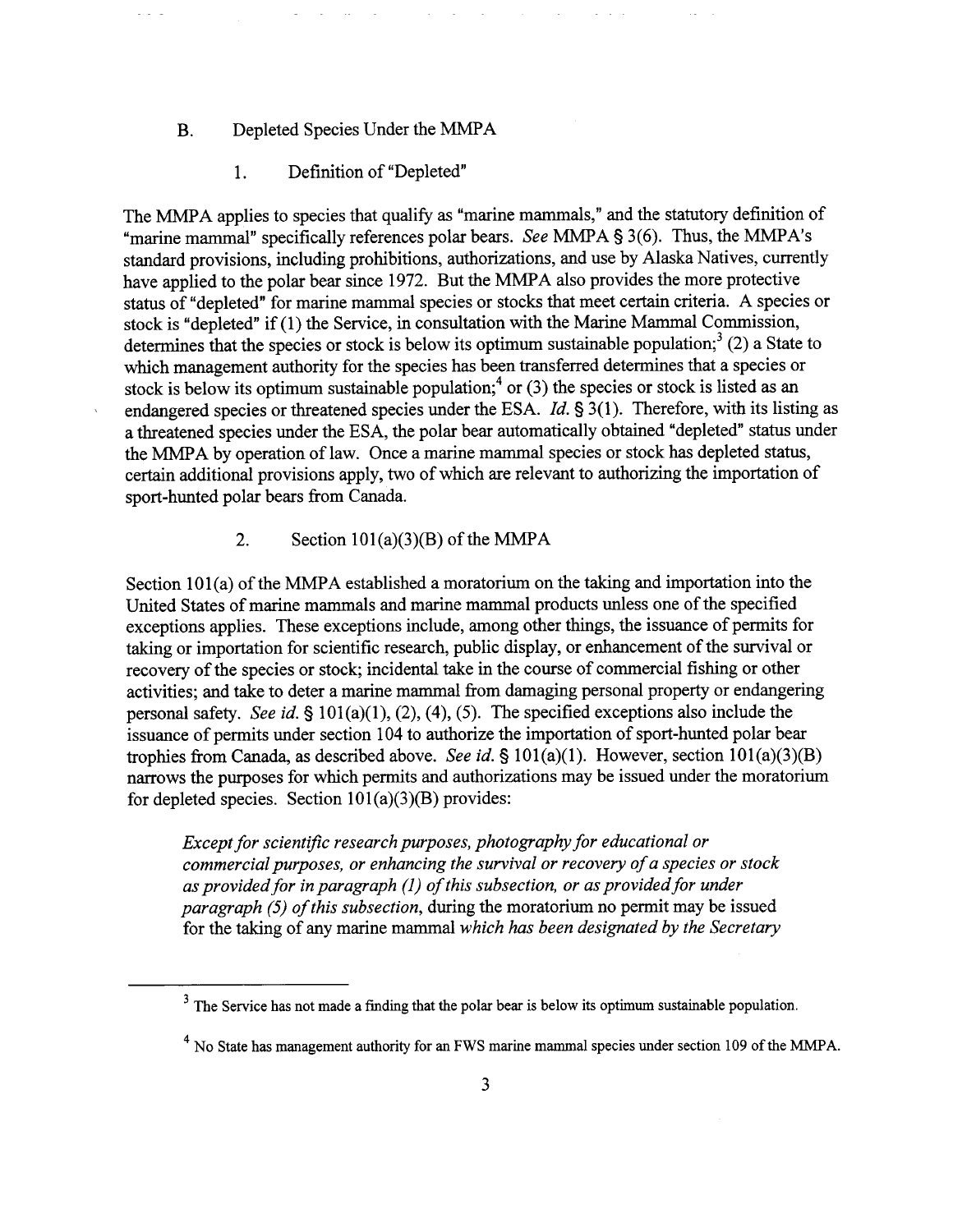*as depleted,* and *no importation may be made ofany such mammal5* (emphasis added).

While section  $101(a)$  provides that the Service may authorize importation for a variety of purposes for nondepleted marine mammals, the purposes for which importation can be authorized for marine mammals fiom depleted species or stocks is more limited. It is noteworthy that polar bear parts taken during sport hunts in Canada are not included in the list of purposes for which importation permits can be issued for marine mammals from depleted species or stocks under section  $101(a)(3)(B)$ .

**3.** Section 102(b) of the MMPA

Separate from the moratorium on taking and importation established under section  $101(a)$ , section 102 of the MMPA lists prohibited acts, as well as certain exceptions to the prohibitions. For example, subject to certain exceptions, it is unlawful under section 102 for any person subject to the jurisdiction of the United States to take any marine mammal on the high seas or in waters or on lands under the jurisdiction of the United States or for any person to use any port, harbor, or other place under the jurisdiction of the United States to take or import marine mammals or marine mammal products. *See id.* §§ 102(a)(1), (2). Section 102 is substantially aligned with the exceptions provided under the moratorium. The section begins by expressly exempting the authorizations available under sections  $101$  (the moratorium) and  $104$  (permitting provisions), among others, fiom the prohibitions. *See id.* § 102(a).

Section 102 also contains additional restrictions for certain specified activities, including an additional restriction on importation if the marine mammal is from a species or stock that has been designated as depleted. Section 102(b) provides:

*Except pursuant to a permit for scientific research, or for enhancing the survival or recovery of a species or stock.* . . , it is unlawful to import into the United States any marine mammal if such mammal was -

- (1) pregnant at the time of taking;
- (2) nursing at the time of taking, or less than eight months old, whichever occurs later;
- (3) taken from a species or population stock which the Secretary has, *by regulation published in the Federal Register, designated as a*

<sup>&</sup>quot;Marine mammal" is defined to include any live animal but also includes any **part** of a marine mammal, including "its raw, dressed, or dyed fur or skin." *See* **id.** § **3(6).**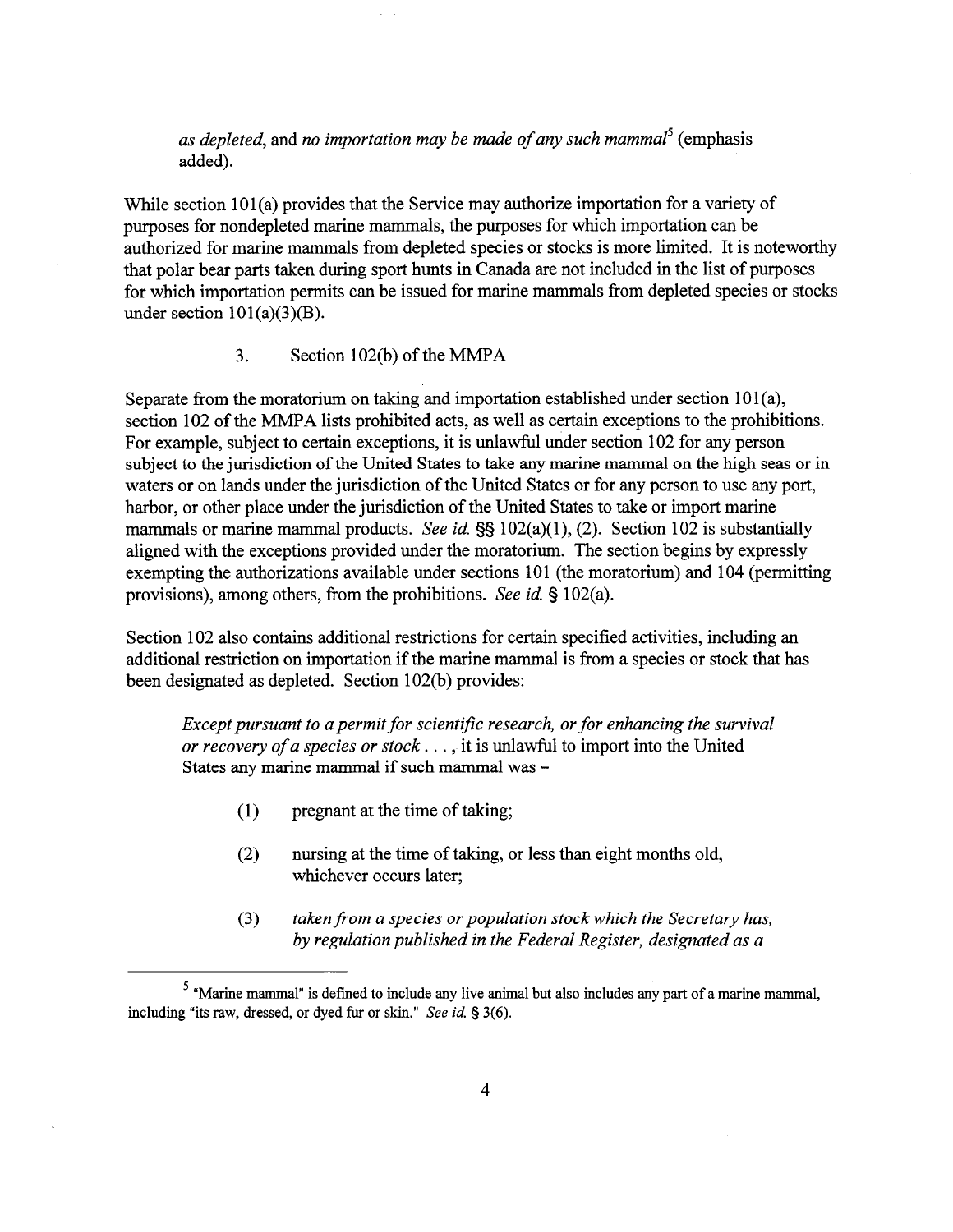#### *depleted species or stock;* or

(4) taken in a manner deemed inhumane by the Secretary.

Notwithstanding the provisions of paragraphs (1) and (2), the Secretary may issue a permit for the importation of a marine mammal, if the Secretary determines that such importation is necessary for the protection or welfare of the animal (emphasis added).

While importation can be authorized in general under the MMPA for a variety of purposes, section 102(b) restricts importation to scientific research or enhancement of the survival or recovery of the species or stock if the marine mammal originates fiom a species or stock that has depleted status. Importation of polar bear parts taken during sport hunts in Canada is not included in the list of exceptions to section 102(b).

- 4. Application of sections  $101(a)(3)(B)$  and  $102(b)$  to the importation of sport-hunted polar bear trophies if polar bears acquire depleted status
	- a. Statutory scheme

A plain-language reading of both section  $101(a)(3)(B)$  and section  $102(b)$  demonstrates that Congress did not intend to allow the importation of sport-hunted polar bear trophies from Canada if polar bears acquired depleted status. While the section  $101(a)$  moratorium and the section  $102$ prohibitions differ somewhat in the acts to which they apply, both broadly restrict specific, identified acts that negatively affect marine mammals: take and importation under the moratorium; take, importation of certain categories of marine mammals; and transport, purchase, sale, and possession of marine mammals taken in violation of the statute under section 102. Both sections then provide specific exceptions to the restrictions and allow otherwise prohibited acts to be authorized only if the proposed activity qualifies as one of the listed, approved purposes. Thus, section  $101(a)(1)$  provides that permits may be issued under section 104 for certain specific purposes, including "for importation of polar bear parts . . . taken in sport hunts in Canada." While section 102 does not specifically list the importation of polar bear parts taken during sport hunts in Canada, it references the exceptions provided under sections 101 and 104 of the MMPA, which allow the Service to issue permits for the importation of sport-hunted polar bear trophies fiom Canada. *See id.* § 102(a).

After establishing the moratorium and prohibitions and providing exceptions, both sections then place additional restrictions on the allowable uses of depleted marine mammals. Section  $101(a)(3)(B)$  limits the issuance of permits for, and the importation of, depleted species under the moratorium to scientific research, photography for educational or commercial purposes, enhancement of the survival or recovery of a species or stock, or take incidental to conducting another activity. Section 102(b) prohibits importation into the United States of any marine mammal taken from a species or stock with depleted status unless the importation is for scientific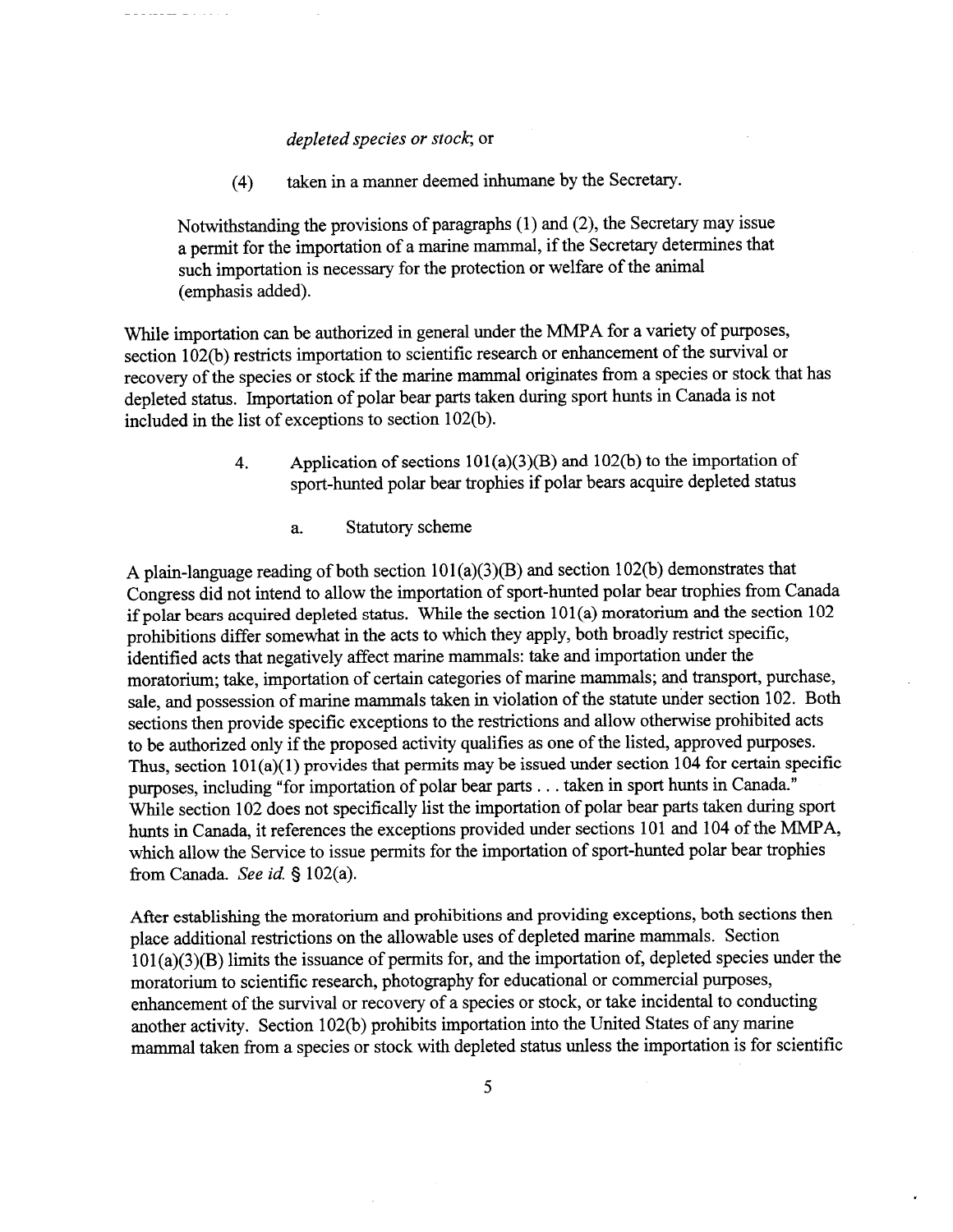research or enhancement of the survival or recovery of a species or stock. In its approach to marine mammal conservation, Congress chose to construct a statute that consists of specific, enumerated prohibited acts, and then lists specific, enumerated exceptions under which certain types of activities are exempt or can be authorized, with specific additional restrictions for depleted species. Of the listed purposes for which importation can be authorized for depleted species under section 101(a) or section 102, neither section  $101(a)(3)(B)$  nor section 102(b) includes polar bear parts taken during a sport hunt in Canada.

and a state of

#### b. Depleted status determination and ESA listing

Theoretically someone might argue, however, that neither section  $101(a)(3)(B)$  nor section 102(b)(3) apply to polar bears because they obtained their depleted status through the ESA listing process. As described in section 1 above, a species or stock acquires depleted status if it is listed as an endangered species or threatened species under the ESA. *See* id. § **3(1)(C).** But a species or stock can also acquire depleted status if the Service or a State to which management authority for the species has been transferred determines that it is below its optimum sustainable population level. *See id.* § 3(1)(A), *(B).* Since 1988, section 115 of the MMPA has laid out the process for making depletion findings, whether at the agency's initiative or by public petition, which includes rule-making through notice in the *Federal Register* and an opportunity for public comment. *Id.* § 115(a).

Section 101(a)(3)(B) applies to species that have "been designated by the Secretary as depleted" and section 102(b) applies to species "which the Secretary has, by regulation published in the Federal Register, designated as a depleted species." It could be argued, therefore, that these limitations apply only to species that have obtained their depleted status under the process described in sections  $3(1)(A)$  and  $115(a)$  of the MMPA – those determined by the Service through rule-making to be below their optimum sustainable population level - and not to species that are depleted due to their listing as threatened or endangered species under the ESA. Section 102(b) in particular refers to species "which *the Secretary has, by regulation published in the Federal Register,* designated *as* a depleted species or stock." *Id.* § 102(b)(3) (emphasis added).

However, we have historically interpreted sections  $101(a)(3)(B)$  and  $102(b)$  as applying to all depleted species, regardless of how they received their depleted status. The Service has a number of marine mammal species that it manages as "depleted" species or stocks under the MMPA (manatees, southern sea otters, the southwest Alaska distinct population segment of northern sea otters), all of which obtained their depleted status through their listing under the ESA.<sup>6</sup> The Service has consistently applied the provisions in the MMPA for depleted species, including other provisions in sections 102 and 104, to all depleted species without regard to how the

The Service has never designated a species as depleted other than through **an** ESA listing action, although **it** has received at least one petition to do so in the 36-year history of the MMPA. That petition, to designate the Alaska stock of sea otters as depleted, was denied, and the Service ultimately listed one stock of northern sea otters in Alaska as threatened under the ESA.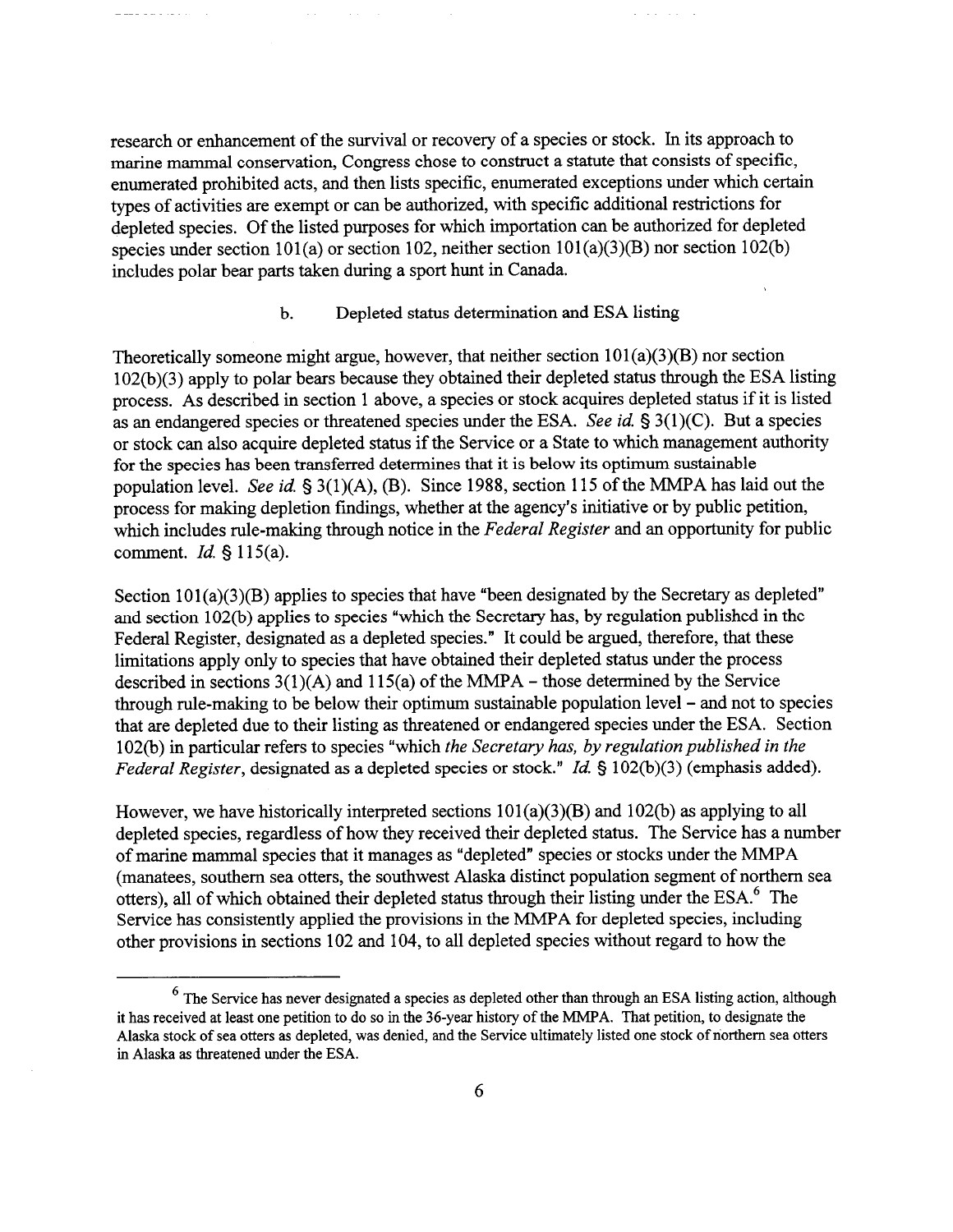species obtained its depleted status. This interpretation is reflected in the agency's regulations, which provide that, except for certain indicated purposes, it is unlawful to import into the United States any endangered or threatened marine mammal or any specimen taken from a depleted stock. *See* 50 C.F.R. § 18.12(c).<sup>7</sup> Thus, this regulatory provision, which interprets the section 102(b) prohibition, includes both species that acquired their depleted status through the ESA listing process and acquired their depleted status through the separate designation process.

and a state

Our interpretation is supported by the plain language of the MMPA. The ESA directs the Secretary of the Interior to determine whether any species qualifies as an endangered species or a threatened species under the statute. *See* Endangered Species Act of 1973 § 4(a)(l), 16 U.S.C. § 1533(a)(1) (2000). The ESA also requires that determinations of endangered and threatened status be through proposed and final rule-makings published in the *Federal Register. See* **id.** §§ **4(b)(5),** *(6).* Marine mammals that are listed as endangered species or threatened species under the ESA therefore meet the requirements of having received their depleted designation by the Secretary and by regulation published in the *Federal Register,* as called for in sections 101(a)(3)(B) and 102(b) of the MMPA.

**Our** long-standing interpretation is also consistent with the legislative history of the MMPA. In 197 1, the House of Representatives passed H.R. 10420 **as** the first step in what became the MMPA. The House bill introduced the concept of "depleted" status and defined depletion to mean "any case in which the number of individuals . . . has declined to a significant degree over a period of years and, if that decline were to continue, would result in that species or population stock being threatened with extinction." H.R. **REP.** NO. 92-707, at 2. The House emphasized that its concept of "depleted" was intended to be broader than that of "endangered" under the Endangered Species Conservation Act of 1969. *Id.* at 22, *reprinted in* 1972 U.S.C.C.A.N. 4144. The House bill also included a prohibition nearly identical to the current section 102(b) prohibition. The primary difference was that the House prohibition specifically included not only marine mammals taken fiom a species or stock designated as depleted but also those "endangered." *Id.* at 3. The House Report emphasized that this prohibition would make it illegal to import certain marine mammals, including those "taken from a species or stock which has been *designated* by *the appropriate Secretary as depleted or endangered." Id.* at 23 (emphasis added).

In 1972, the Senate passed its marine mammal conservation bill, S. 2871, which contained both a moratorium and a set of prohibitions. The Senate bill also adopted the concept of "depletion" and defined the term in a manner similar to that in the House bill, but also included any case where -- - - --

<sup>&</sup>lt;sup>7</sup> Section 18.12(c) lists exceptions provided under subpart C of part 18, section 18.31, and section 18.32. The regulations governing importation of polar bear trophies taken **during** sport hunts in Canada are found at subpart D of part 18, and therefore are not included in the list of allowable exceptions.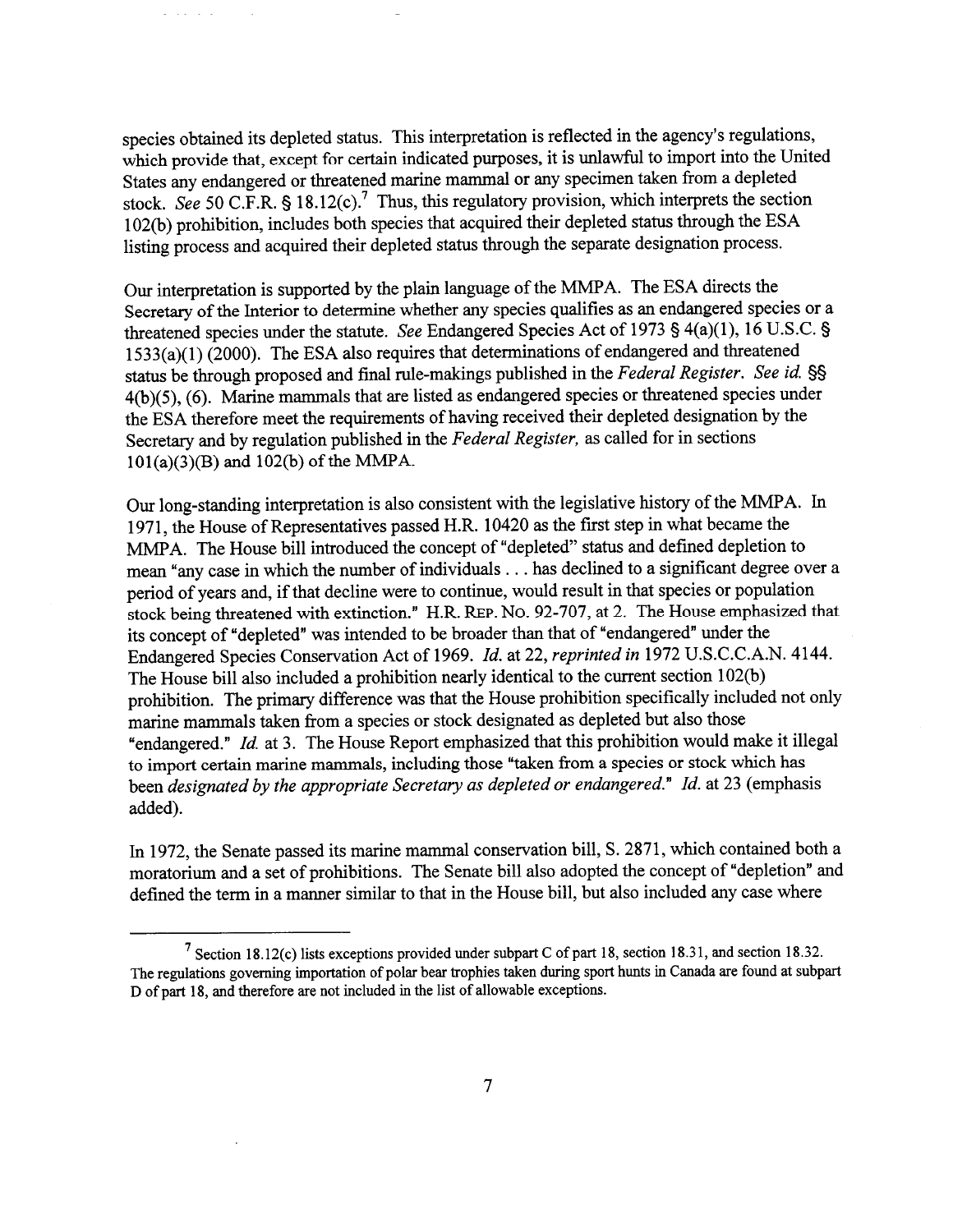the number of animals "is at such a level that . . . such species or stock is threatened with extinction." Marine Mammal Protection Act of 1972, S. 2871,92d Cong. § 3(1) (1972). The Senate bill then went on to include language in the moratorium similar to that currently found in section  $101(a)(3)(B)$ , but explicitly included both endangered and depleted species: "Except for scientific purposes . . . during the moratorium no permit may be issued for the taking of any marine mammal which is classified as belonging *to an endangered species* pursuant to the Endangered Species Conservation Act of 1969 [citation omitted] *or has been designated by the Secretary as depleted,* and no importation may be made of any such mammal." *Id.* 5  $101(a)(3)(B)$  (emphasis added). The Senate Report emphasized that during the moratorium, except for research purposes, permits should not be issued for "any marine mammal classified **as**  an endangered species or as depleted." S. REP. NO. 92-863, at 14.

The Senate bill also included prohibition language similar to that now found at section 102(b) and nearly identical to that found in the House bill, except the House bill prohibited importation of any species or stock "which the Secretary has, by regulation published in the Federal Register, designated as a depleted or endangered species or stock" while the Senate bill applied to a species or stock "which the Secretary has, by regulation published in the Federal Register, designated as a depleted species or stock or which has been listed **as** an endangered species under the Endangered Species Conservation Act of 1969." *See* H.R. REP. *NO.* 92-707, at **3;** S. 2871 § 102(b)(3). Thus, both bills specifically included both endangered species and depleted species in their prohibition language. The Senate Report explained that the prohibition on importation would include animals "taken fiom a species or stock which has been *designated by the Secretary as depleted orfiorn a species which is listed as endangered." S. REP. NO.* 92-863, at 15 (emphasis added). Ultimately a committee of conference reconciled the two bills, adopting provisions consistent with the intent of both bills. *See* Pub. L. No. 92-522,86 Stat. 1027.

In 1981, Congress amended the definition of "depleted" to its current form and amended sections 101 (a)(3)(B) and 102(b) to strike the references to endangered or threatened species. *See* Pub. L. No. 97-58,95 Stat. 979. The Committee Report provided no explanation for the amendments to sections  $101(a)(3)(B)$  or  $102(b)$ . But they noted regarding the amendment to the definition of "depleted" that "species that are listed under the [ESA] are, a fortiori, not at their optimum sustainable population and, therefore, should be considered depleted." H.R. REP. NO. 97-228, at 16, *reprinted in* 1981 U.S.C.C.A.N. 1458, 1466. Therefore, although it is not clear why the specific references to endangered species were deleted from sections  $101(a)(3)(B)$  and  $102(b)$  in 198 1, the legislative history shows that the House and the Senate have consistently intended for the limiting language in both provisions to apply to species or stocks that acquire their depleted status both through the agency designation process and through listing as an endangered or threatened species under the ESA.

Therefore, I conclude that the plain language and the legislative history of the MMPA demonstrate that Congress did not intend to allow the continued importation of sport-hunted polar bear trophies from Canada under section 104(c)(5) regardless of whether polar bears acquired depleted status through a section 115 determination or listing as a threatened species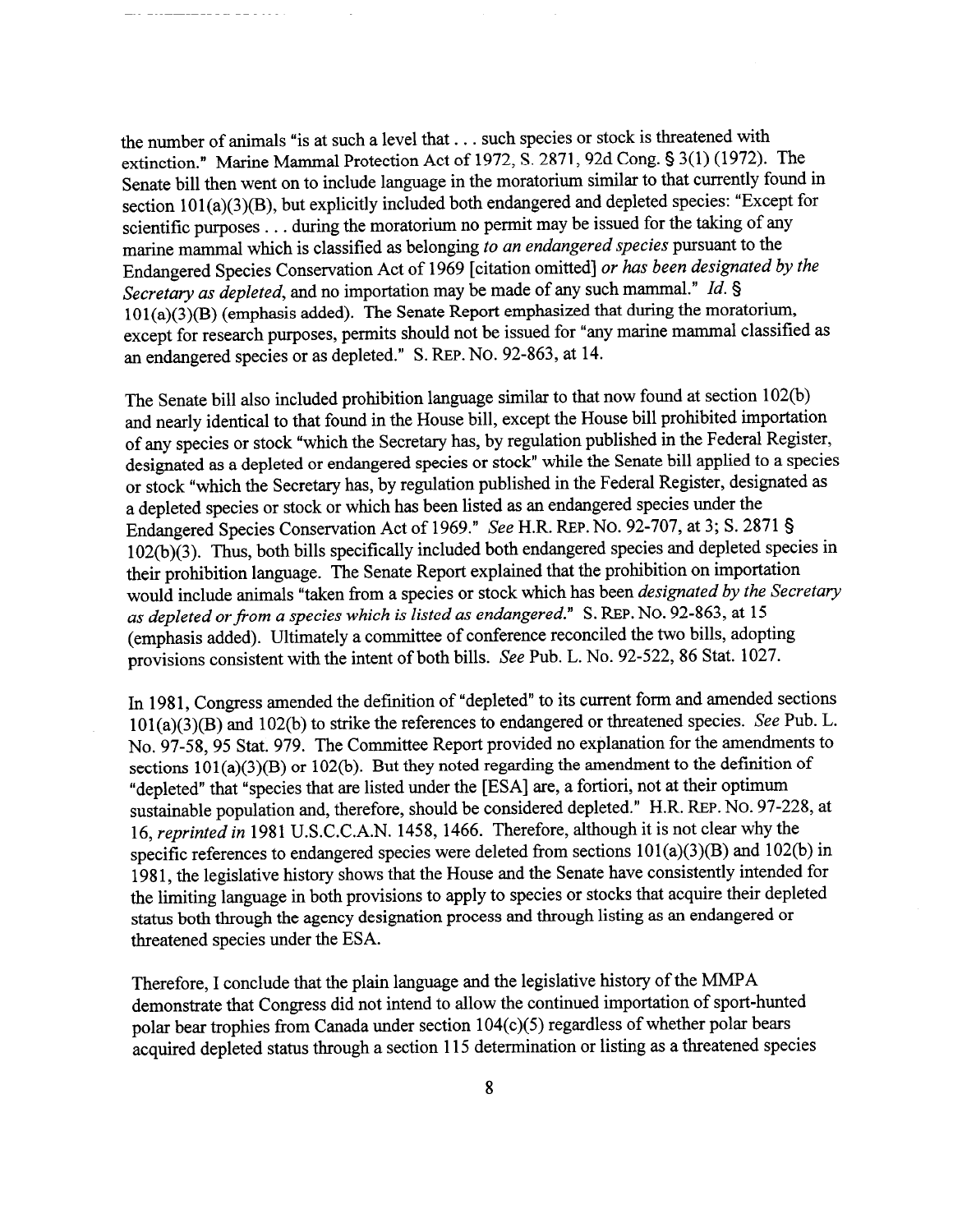### under the  $ESA.^8$

C. Authorizing Importation of Polar Bear Parts From Canada Under Other Provisions of the MMPA

Although I conclude that the limiting language of sections  $101(a)(3)(B)$  and  $102(b)$  means that threatened polar bear trophies sport hunted in Canada cannot be imported into the United States under section  $104(c)(5)$ , polar bear parts may continue to be imported under one of the exceptions listed in sections  $101(a)(3)(B)$  and  $102(b)$ , provided that all legal standards are met. Both sections specify that their restrictions for depleted species do not apply to permits for scientific research or for enhancement of the survival or recovery of the species or stock.<sup>9</sup> MMPA  $\S$ § 101(a)(3)(B), 102(b). Nothing in the legislative history indicates that Congress' addition of section 104(c)(5) in 1994 was intended to be the exclusive means of authorizing the importation of polar bear parts from Canada that also qualify under a different provision.

Thus, polar bears and polar bear parts from Canada may continue to be imported into the United States regardless of depleted status if the stringent requirements for research or enhancement are met.<sup>10</sup> A permit to authorize importation for scientific research may be issued if the "taking is required to further a bona fide scientific purpose." Id. § 104(c)(3)(A); *see* also id. § 3(22) (definition of "bona fide research"), 50 C.F.R. **5** 18.3 1 (regulations for issuance of scientific research permits, including issuance criteria). Permits for enhancing the survival or recovery of a species or stock may be issued, after consultation with the Marine Mammal Commission and

 $8$  Nothing in this opinion affects the importation of sport-hunted polar bear trophies under section  $104(c)(5)(D)$  of the MMPA. That paragraph provides a grandfather clause for issuance of permits for polar bears that were legally harvested in Canada prior to February 18, 1997. It specifically states that "The Secretary shall issue such permits without regard to . . . sections [101] and [102] of this title." See MMPA  $\S$  104(c)(5)(D). The sections referenced in the sentence contain the additional restrictions on importation of depleted species: sections 10 1(a)(3)(B) and 102(b). Therefore Congress' direction to issue such permits "without regard to" these restrictions provides a narrow exception to the general restrictions on importation of depleted species and allows the Service to issue permits and allow the importation of sport-hunted trophies from polar bears that were hunted prior to February 18, 1997, provided that all other requirements are met.

<sup>&</sup>lt;sup>9</sup> Importation of marine mammals for purposes of public display may also be authorized by the Service under section 104(c)(2) of the MMPA. However, because public display is not listed as one of the allowable purposes under either section IOI(a)(3)(B) or section 102(b), these provisions also preclude the importation of polar bears for public display now that the species is listed **as** threatened under the ESA.

<sup>&</sup>lt;sup>10</sup> Polar bears are also listed under Appendix II of CITES, and therefore all CITES requirements would also have to continue to be met prior to importation of polar bears or polar bear parts into the United States. Prior to export fiom Canada, the Canadian government must issue a CITES export permit finding that the polar bear was not obtained in contravention of any Canadian law for the protection of fauna and flora and that the export would not be detrimental to the survival of the species. **See** Convention on International Trade in Endangered Species of Wild Fauna and Flora, Mar. 3, 1973, art. IV(2), 27 U.S.T. 1087,993 U.S.T.S. 243. Although no CITES import permit would be issued by the Service, a valid Canadian CITES export permit must be presented upon import. *Id.* **art.**   $IV(4)$ .